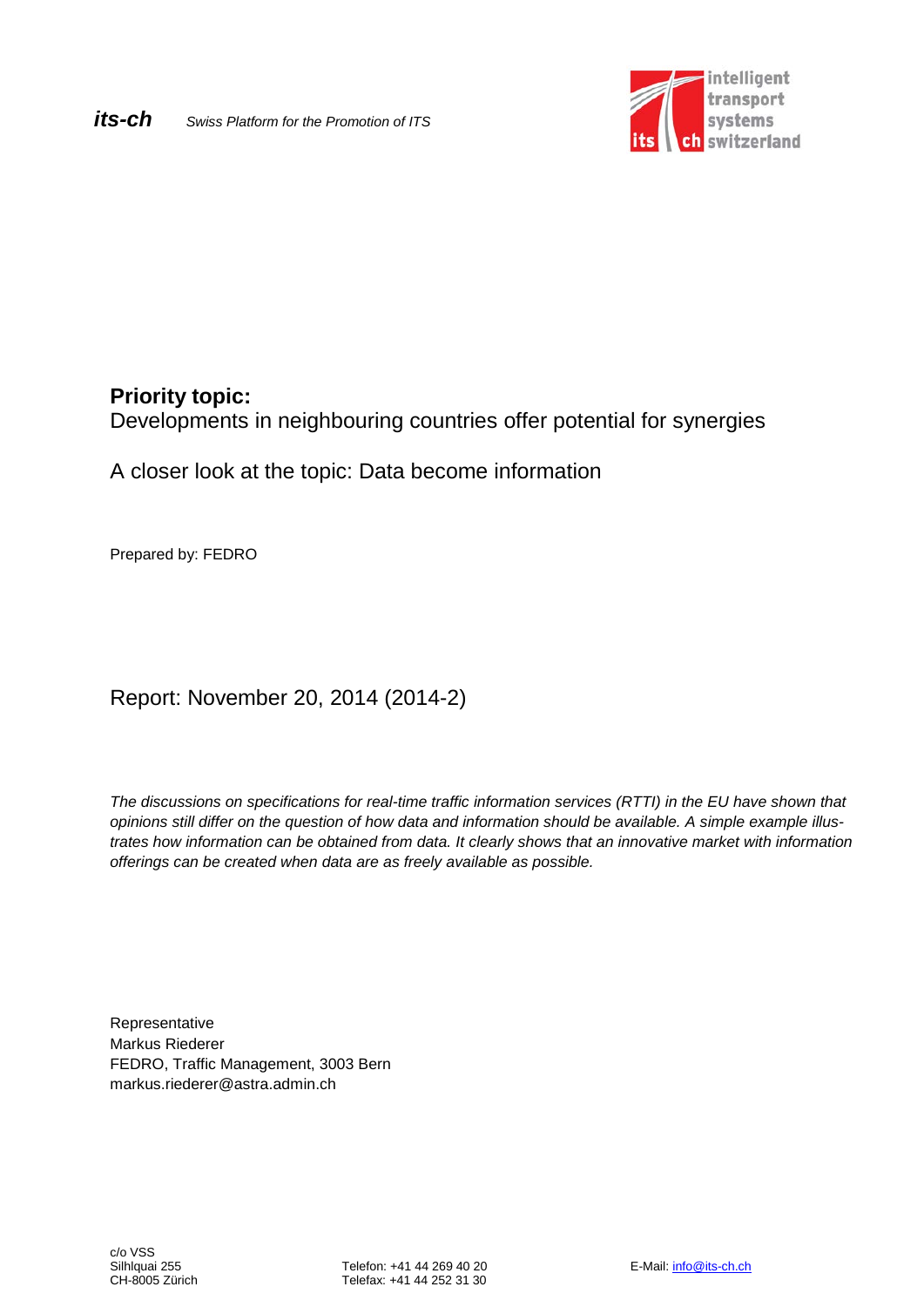# 1 Status and development

## **1.1 International trends**

In June, the 10<sup>th</sup> ITS European Congress 2014 was held with the title: "ITS in your pocket" [\(www.itsineurope.com/its10\)](http://www.itsineurope.com/its10). The objective was to show how smartphones can take ITS forward. The idea is that the focus should no longer be on a mode of transport but on the users who, as travellers, switch between modes of transport - and a smartphone is a modern information device that most travellers always have with them. Already today, travellers communicate with one another via smartphones, and in some cases even with means of transport or the transport infrastructure (and thus with their operators and regulators). If smartphones are integrated into means of transport, such as cars for example, the latter will be able to communicate directly with one another or with the infrastructure, and so in the case of cars implement C2X. The organizers had the courage to keep the Congress simple. Thus the problems of ITS were no longer concealed behind technical mumbo-jumbo, as is shown by the following examples:

- In the competition for **smartphone apps** it was mainly young people who presented new ideas. But these apps will only work if access to data is easy. If app developers were to have to grapple with licensing and liability issues, and even call in lawyers, it can be expected that they would jump off the ITS train. Service providers dealing with ITS for the first time have shown by means of examples that simple data exchange is possible.
- For travellers, journeys should become easier with "**Mobility as a Service**": a kind of season ticket customized for travellers and valid for all means of transport – i.e. also for cars or taxis. This raises new questions: would mobility increase as a result? Is European anti-trust law an obstacle to "Mobility as a Service"? What is certain is that this idea will fundamentally change travelling.
- Driving a car should become easier with self-driving vehicles (**autonomous driving**). Once again an outsider - Intellectual Ventures - has put its finger on the sore points: in their view, the industry has to develop a risk appetite. Today it is caught up in the discussion of liability issues. And: what is needed is an ecosystem for cooperation. Finland is heading in this direction with the requirement that self-driving cars will have to manage with the existing infrastructure. Whether meticulous mapping is the right way to achieve this seems questionable because of the enormous effort. One alternative would be real-time "mapping" via crowdsourcing.

The above ideas are in the process of being implemented:

- The Netherlands will no longer be investing in installed information infrastructure, for example, they will not install any more variable message signs (VMS). Instead, private service providers are to inform road users via smartphones. The regulator will only intervene in future when the mobility objectives are at risk.
- Gamification of traffic information (for example, the app Waze) is gaining in importance. Last year, this topic was only reluctantly included in the conference programme; this time it even won an award as the "best paper".

So ITS is moving after all: the Congress showed that progress is possible, even though promising ideas were presented above all by non-established speakers.

## **1.2 EU**

**eCall**: The EU Council and the European Parliament have not yet been able to agree when all newly type approved vehicles will have to be equipped. A date earlier than April 1, 2018 cannot be expected.

**MTI/RTTI forum**: In October, the EU organized a forum for EU Member States to discuss how the two specifications on real-time traffic information services (RTTI) and safety-related traffic information (MTI, [EC REG 886/2013]) can be implemented. The topic was the national access point for data and how its function can be ensured (see also Section 3.2.).

**C-ITS platform**: The European Commission would like to promote widely-used Cooperative Systems (C-ITS). It intends to submit a report on the topic by the end of 2015. To discuss the various aspects of C-ITS, it has created a platform to which all stakeholders can contribute. The first discussions on November 3 showed that self-interests are still being vigorously defended. Access to data and related retrofit scenarios are con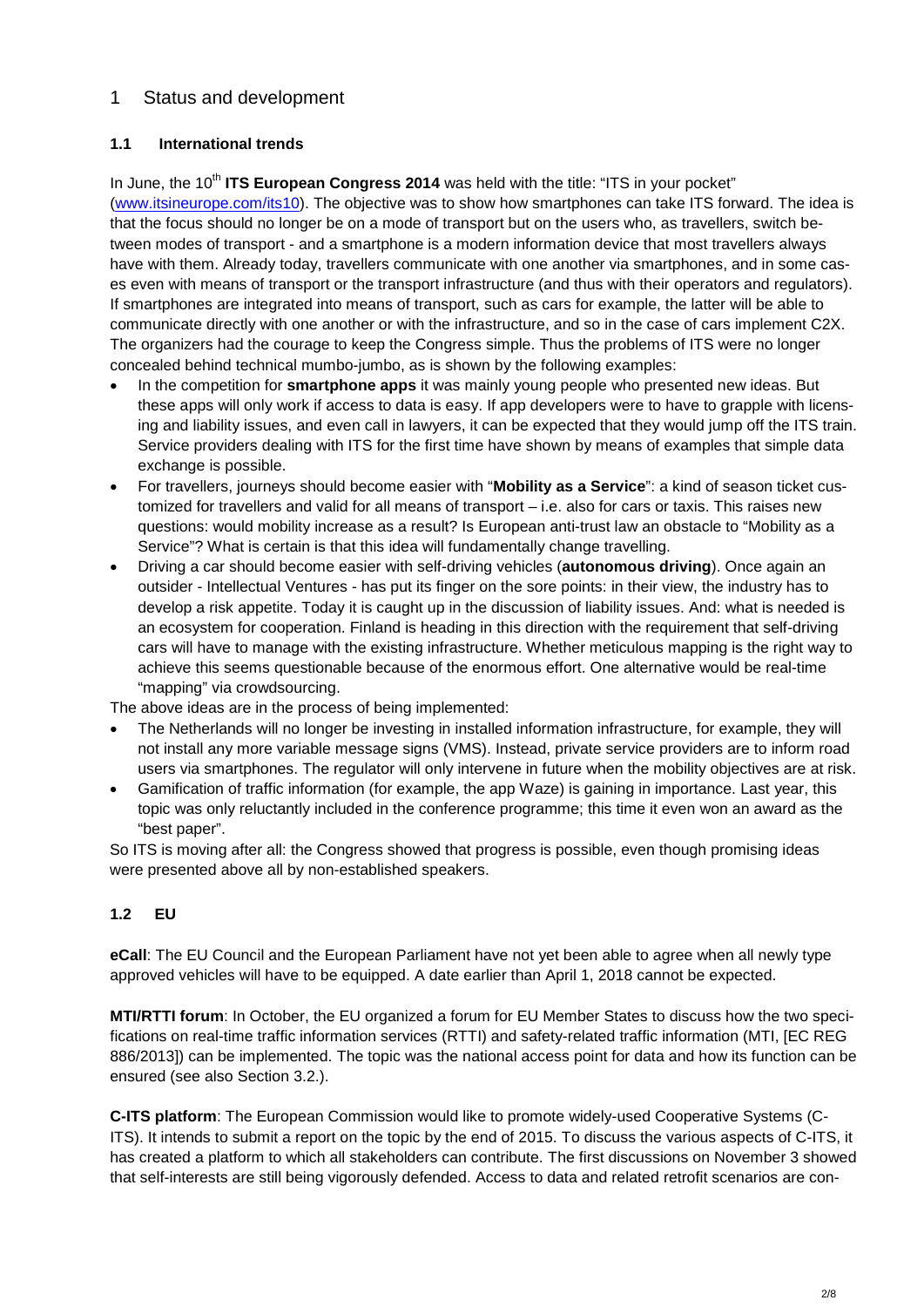troversial, among other matters. Thus there is a risk that C-ITS will continue to be used only sporadically, which is of limited use to traffic management.

**EIC**: On November 4 in the European ITS Committee (EIC), the European Commission presented to the Member States the report on the implementation of the ITS Directive [EC DIR 2010/40] [EU COM (2014) 662], [SWD (2014) 319], [SWD (2014) 320]. The report comes to the conclusion that the priorities of the different implementation elements of the Directive need to be adapted. It may even be that a revision of the ITS Directive is necessary. As already for eCall, regulations might also become necessary which go beyond the specifications according to the Directive.

The specifications for real-time traffic information services (RTTI) are ready for adoption. They should be published in spring 2015.

Work has started on the specifications for multimodal travel information services.

The EU is in the process of compiling a database for static information on truck parking spaces, as defined in the relevant specifications [EC REG 885/2013].

**TEN-T**: With the Trans-European Transport Network project (TEN-T), the EU is also promoting ITS implementations. FEDRO is participating in the Ursa Major project (formerly Chameleon), which intends to use ITS applications for heavy goods vehicle traffic on the corridor from the Netherlands to Italy [\(http://ursamajor.easyway-its.eu/\)](http://ursamajor.easyway-its.eu/). TEN-T is also promoting the European ITS Platform + (EIP+, [http://eip.easyway-its.eu/\)](http://eip.easyway-its.eu/). It is concerned about the harmonized introduction of ITS. FEDRO is collaborating in the area of data quality.

## **1.3 ERTICO**

**TM2.0**: The Traffic Management platform 2.0 was established in June (TM2.0, [http://tm20.org\)](http://tm20.org/). It is intended to promote the exchange of data between the navigation service providers and the traffic management centres, for example, dynamic vehicle data and current traffic control measures. FEDRO is a founding member and hopes the procedures for data exchange will be simplified.

**iMobilityForum**: The Plenary of the iMobilityForum [\(www.imobilitysupport.eu\)](http://www.imobilitysupport.eu/) took place in April. It aims to set priorities for research and innovation in ITS and to foster discussion among all stakeholders. The Forum has recognized that not only technical aspects are important if ITS is to be successful. Thus one group is concerned with the Human-Machine Interface (HMI). One question in this regard is what smartphone apps should look like so as not to distract people from driving. With regard to automated driving, groups were set up which will examine how such vehicles can be introduced in today's traffic and which legal aspects need to be considered.

## **1.4 asut Swiss Telecommunication Summit**

In June, asut organized the Swiss Telecommunication Summit on the topic "ICT goes mobile" [\(www.asut.ch\)](http://www.asut.ch/). The telecommunication industry is expecting that hundreds of millions of devices in Switzerland will communicate with each other. If this is to be done successfully, fragmented offerings have to be brought together. Uber [\(www.uber.com\)](http://www.uber.com/) shows how this could be done with its driver service. The social aspects should not be forgotten here, including data protection. Over the years the telecommunication industry players have learned to cooperate with each other, despite competition. Some interesting developments are therefore to be expected on this front, as Deutsche Telekom is showing in China with its commitment to networked vehicles [Autos, heise. 2014].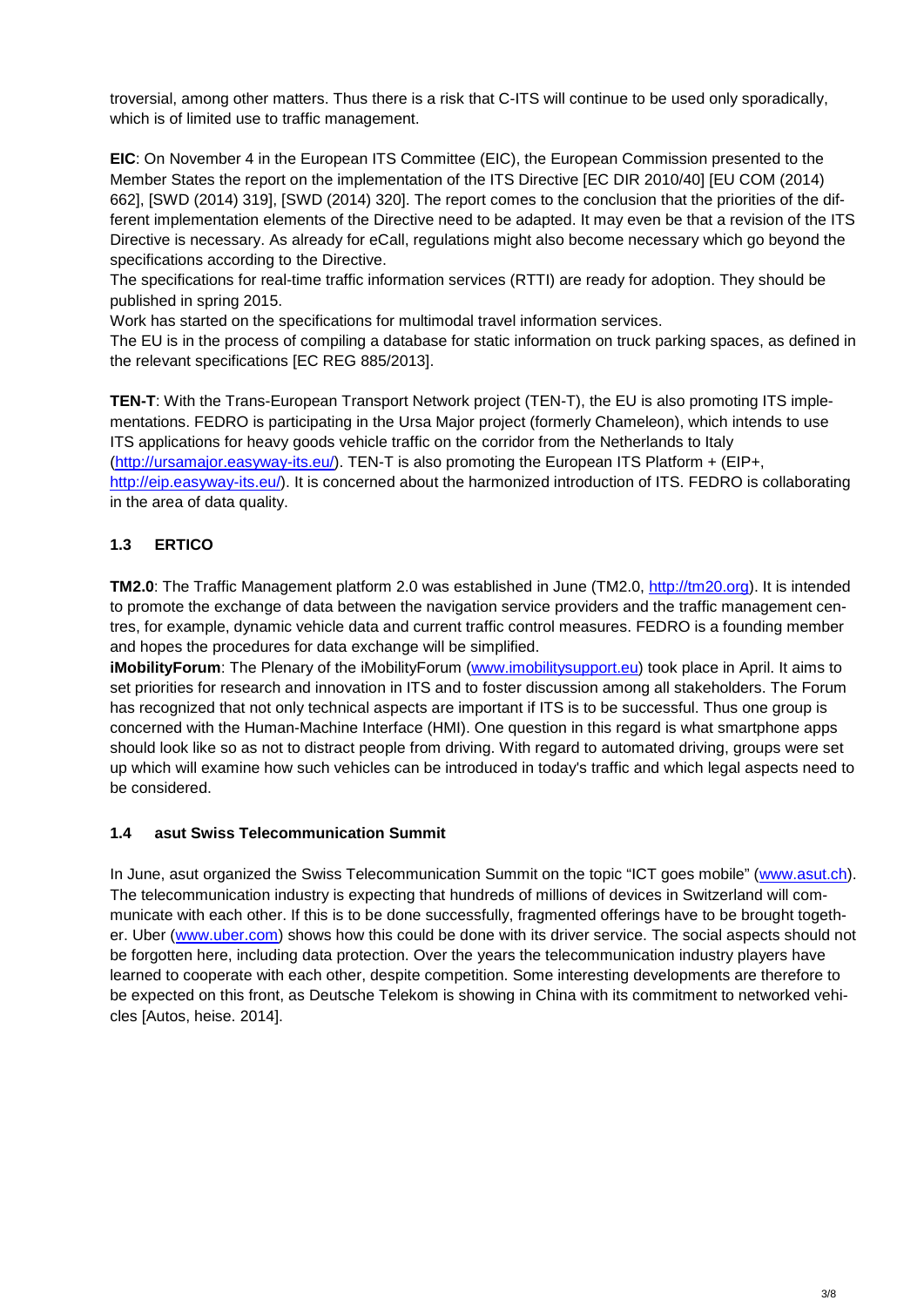# 2 A closer look at the topic: Data become information

### **2.1 Data or information?**

Data are defined as numerical values or results obtained from measurement or observation. Information can be described as news or messages. (Confusion can be caused by the fact that in computer technology stored information is understood to be data.) Based on the original definitions, information is obtained from data: useful decision-making aids are extracted from raw figures.

#### **2.2 How do data become information?**

The example of an analog display indicating whether one should use a bicycle or the tube, illustrates the process by which data become information (Bicycle Barometer: [http://hackaday.com/2013/02/01/barometer](http://hackaday.com/2013/02/01/barometer-tells-you-to-take-your-bike-or-the-train/)[tells-you-to-take-your-bike-or-the-train/](http://hackaday.com/2013/02/01/barometer-tells-you-to-take-your-bike-or-the-train/) see figure below):



The need is to know as quickly as possible which of two modes of transport is more suitable to go to work. In this case it depends on the weather, the status of the tube trains used and the status of the tube station used. It is true that their data can be seen individually: the weather certainly, but also the status of the tube trains and stations [\(https://www.tfl.gov.uk/tube-dlr-overground/status/\)](https://www.tfl.gov.uk/tube-dlr-overground/status/) But the idea is to get an overview immediately for one's own situation.

In order to be able to process the data, they have to be available in a machine-readable format. In this example, three different data sources have to be tapped. For the weather, registration is necessary [\(http://www.metoffice.gov.uk/datapoint\)](http://www.metoffice.gov.uk/datapoint), for the tube, the sources are directly accessible [\(https://www.tfl.gov.uk/info-for/open-data-users/\)](https://www.tfl.gov.uk/info-for/open-data-users/).

## **2.3 Challenges**

**Which information do users want?** For them, it is important to get a quick overview. Whether or not every subsidiary aspect is taken into account, is of secondary importance. Consequently, the information displayed always involves a degree of error. The developers' skill lies in maximizing the benefit in such a way that errors due to simplification no longer matter to users. This has been achieved with the Bicycle Barometer.

**Where do the data come from?** They have to be accessible in a simple way. Otherwise there is a danger that developers may lose interest in new applications if they were, for example, to have to call in lawyers to resolve licensing issues. For the Bicycle Barometer - a simple application - three data sources are already necessary. Registration is necessary for one. The other two can be accessed directly. No costs are incurred for any of the three sources. The easier the access, the more readily applications will be created - particularly new ones - which combine different sources with one another. Open-data models are promising for this: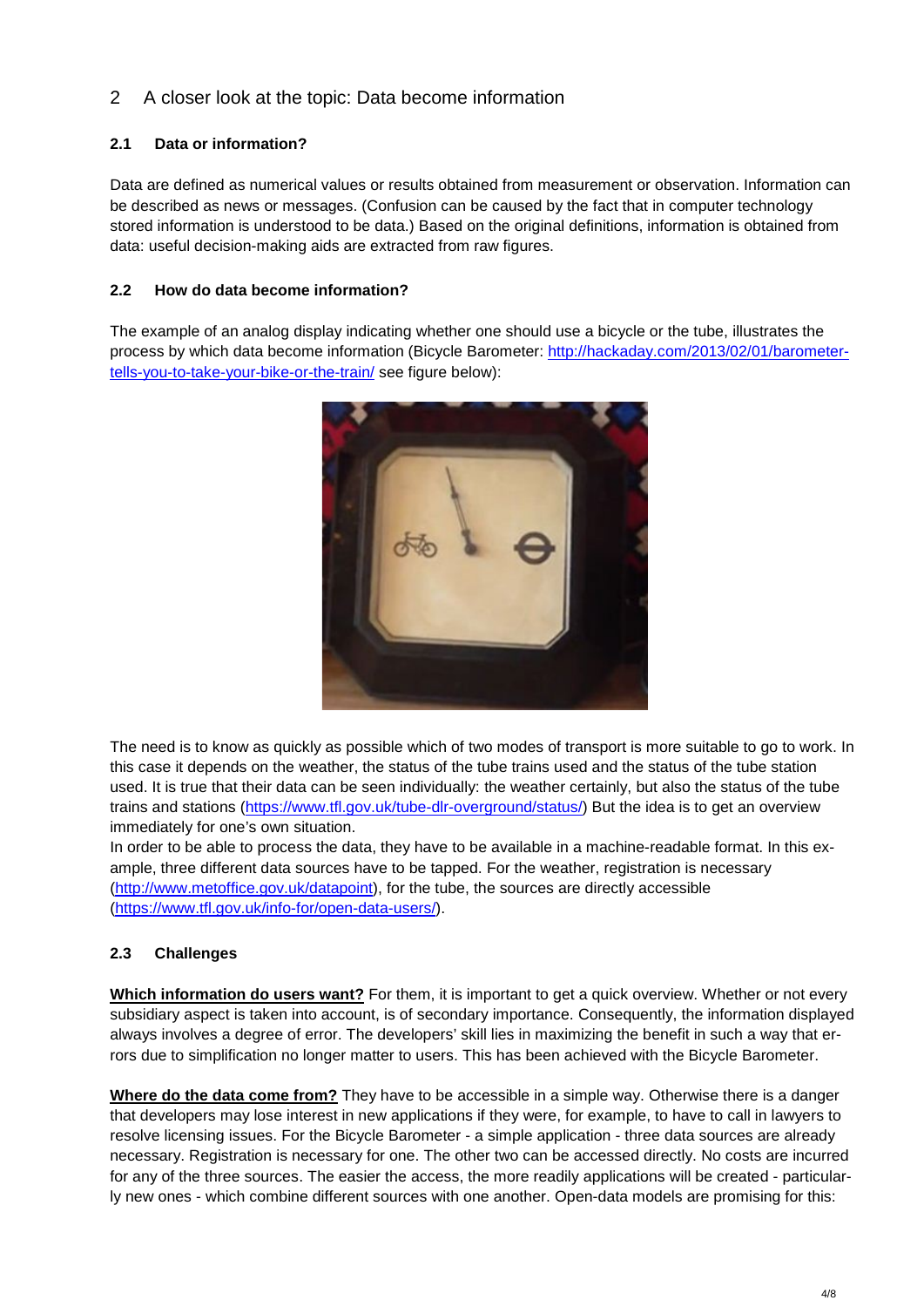their data are free of charge (at most marginal costs are incurred) and their licensing is for the most part manageable. The data also have to be easy to read for the IT tools used. The data should therefore be available in commonly used formats. The Bicyle Barometer is based only on data from public services and even here some small hurdles have to be overcome. If data from private service providers have to be accessed, extensive negotiations over price and purpose of use are often necessary.

**With which model do data become information?** In order to display data clearly, they must be selected and evaluated according to various criteria. In the Bicycle Barometer example, the weather is important, in other words, under which weather conditions does it make sense to cycle and when does it make less sense? The answer to this question can be quite individual. Then: is the current weather determining or should forecasts be incorporated? In addition, road conditions could also be included (but that is not the case in this example). Regarding the tube, it is important whether the station of departure is open, but destination or interchange stations can also be included. In addition, the load factor on the tube should be taken into account. Finally, the assessments of the weather conditions and the state of the tube have to be compared with one another. How they are assessed depends not only on the individual users, but also on various subsidiary constraints such as journey time, any transfer times or road works. The trick is now to process all these assessments and subsidiary constraints by means of a model in such a way that the users obtain usable information. This effort is considerable, particularly when the information should be kept as simple as possible. Various solutions are conceivable. That is precisely what the innovation is. For this, the developers should be remunerated at free market prices.

**With Open Data to a variety of information:** Everyone participates in traffic. Some have ideas on how to make it simpler to use. Implementing them is relatively easy with today's IT tools, if the data are readily available. Then the developers can concentrate on devising the best possible model for presenting the information. That is precisely what the Bicycle Barometer shows: that surprising traffic information applications can be created when the corresponding data are easy to procure, preferably via an Open Data model. A simple Swiss example of this is the FOEN hydrological data [\(http://www.hydrodaten.admin.ch/de/\)](http://www.hydrodaten.admin.ch/de/). They are made available simultaneously via a web interface and in machine-readable XML [\(http://www.hydrodaten.admin.ch/lhg/SMS.xml\)](http://www.hydrodaten.admin.ch/lhg/SMS.xml). They then gave rise to smartphone and web apps of the most diverse kinds, such as those providing information on swimming in the river Aare: some unexpected new applications were able to be created with dry data.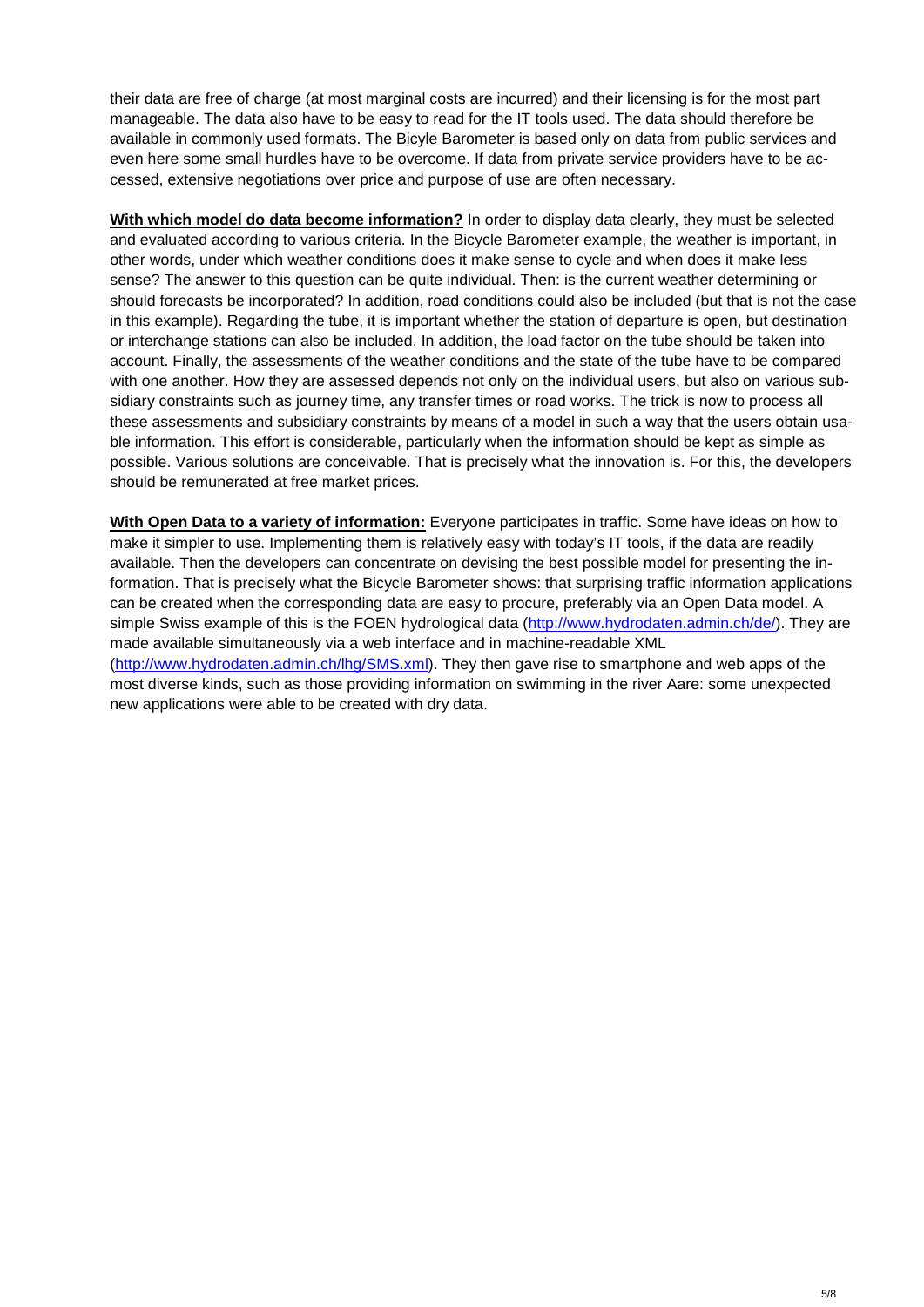## 3 Conclusions/Activities

#### **3.1 The issue**

Diverse forms of traffic information or also traffic applications can be created if the necessary data are easy to obtain. That is what the app competition at the  $10<sup>th</sup>$  European ITS Congress showed and it can also be seen from the unusual example of the Bicycle Barometer described above. But often only public-sector data are relatively easy to access; for private-sector data, it is usually necessary to overcome various licensing and contract-law hurdles. But a combination of the most diverse data sources of private and public origin is essential, precisely for intermodal traffic information.

#### **3.2 Possible solutions**

#### International

Business models with privately-sourced Open Data are perfectly conceivable, as was shown at the 10<sup>th</sup> European ITS Congress. But the majority of the industry is still having difficulty with such ideas. This is reflected in the EU's expert discussions on the specifications for real-time traffic information (RTTI): existing services are to be retained, although the English word "preserve" also implies their protection. Although the experts discussed separating data and information, this idea has been watered down in the current text. On account of the principle of transparent public administration, the public sector is required to make its data available according to the PSI Directive [EC DIR 2003/98]. The effort required to do this is considerable. The RTTI specifications require that a national access point for data - both public and private data - must be created (but that does not mean they have to be available free of charge). Access to RTTI data should be compatible with the geo information Directive INSPIRE [EC 2007/2]. The first concepts from Austria and the Netherlands are confined to metadata. Both concepts place the emphasis on determining data quality. The Netherlands are, in addition, considering penalties for data providers (including private ones) if the minimum conditions for metadata are not met.

#### The current situation in Switzerland

In Switzerland, the Freedom of Information Act [Oeffentlichkeitsgesetz, SR 152.3] governs transparent access to public-sector data. Spatial information belonging to the authorities is made available under the Geoinformation Act GeoIG [SR 510.62] [\(http://geo.admin.ch\)](http://geo.admin.ch/), in a manner compatible with the INSPIRE Directive. The legal bases and the infrastructure are thus comparable to those of the EU.

FEDRO is establishing a system architecture (SA-CH), which can serve as a basis for a traffic data platform. Within this framework, the Integrated Applications (INA) project is to prepare a common data pool for traffic information, inter alia. Furthermore FEDRO captures journey times by means of anonymous mobile phone connection data.

#### Ideas for Swiss key projects

In order to collect initial experience on how data are provided and used, existing traffic or journey time information can be displayed on a website and simultaneously be made available in machine-readable form.

Switzerland will not be able to avoid creating a national access point for RTTI data, like the EU countries. Only in this way will it be possible in future to exchange traffic data with the surrounding countries. This access point can also be filled with data from the micro-transponders already proposed [Riederer 2013-1] [Riederer 2013-2]. Smartphones - like micro-transponders - can also collect appropriate data.

In order to implement the ITS Concept 2025/30 [ITS-CH 2012], Helveting has proposed a system for multimodal traffic information [Helveting 2014]. Its core is a data collection point from which data can be made further available, if necessary.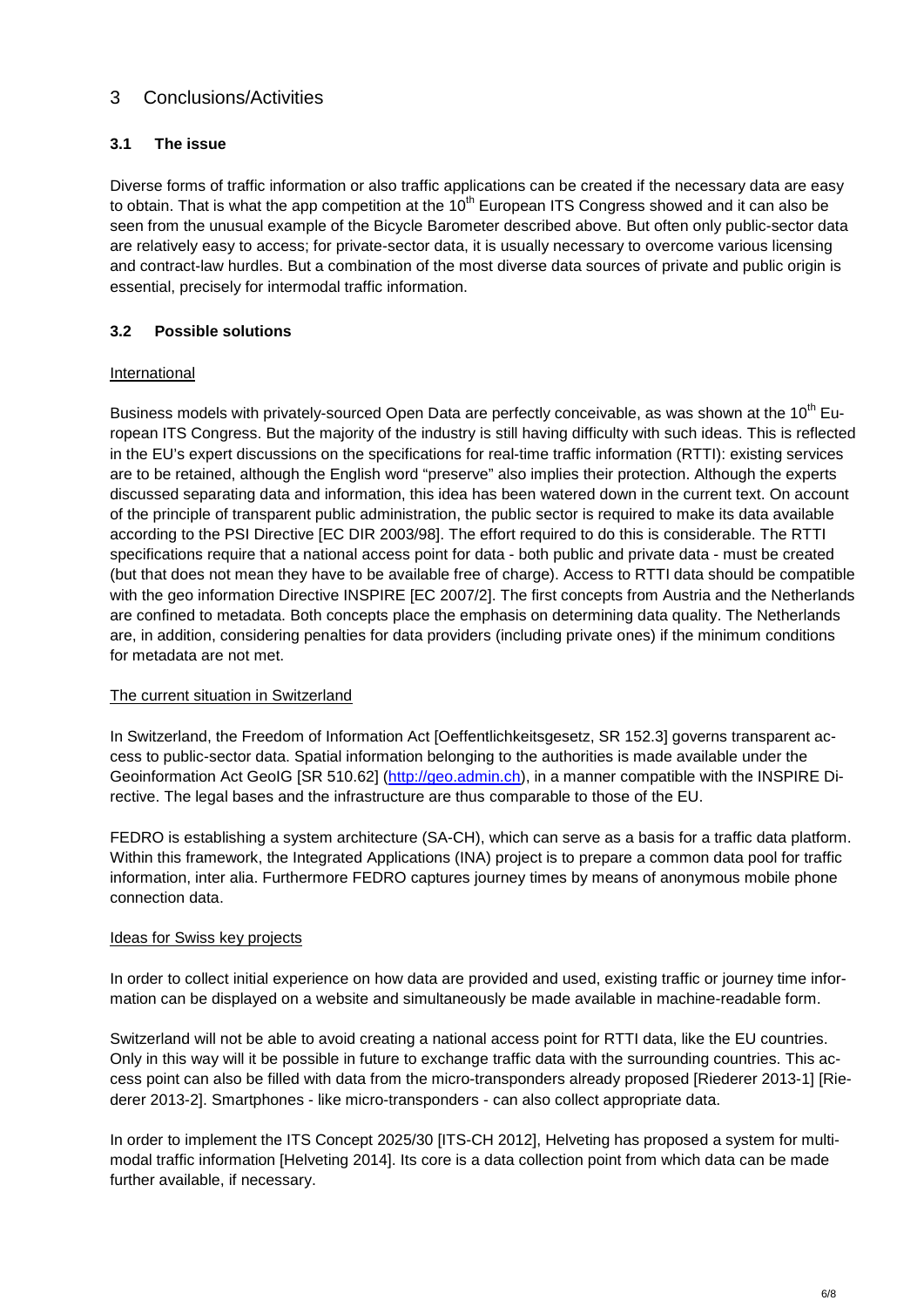## 4 References

- [EC REG 886/2013]: "COMMISSION DELEGATED REGULATION (EU) No 886/2013 of 15 May 2013 supplementing Directive 2010/40/EU of the European Parliament and of the Council with regard to data and procedures for the provision, where possible, of road safety-related minimum universal traffic information free of charge to users", Official Journal of the European Union 18.9.2013, [http://eur](http://eur-lex.europa.eu/LexUriServ/LexUriServ.do?uri=OJ:L:2013:247:0006:0010:EN:PDF)[lex.europa.eu/LexUriServ/LexUriServ.do?uri=OJ:L:2013:247:0006:0010:EN:PDF](http://eur-lex.europa.eu/LexUriServ/LexUriServ.do?uri=OJ:L:2013:247:0006:0010:EN:PDF)
- [EC DIR 2010/40]: "DIRECTIVE 2010/40/EU OF THE EUROPEAN PARLIAMENT AND OF THE COUNCIL of 7 July 2010 on the framework for the deployment of Intelligent Transport Systems in the field of road transport and for interfaces with other modes of transport", Official Journal of the European Union, 6.8.2010, <http://eur-lex.europa.eu/legal-content/EN/TXT/PDF/?uri=CELEX:32010L0040&rid=2>
- [EU COM(2014) 642]: "REPORT OF THE COMMISSION TO THE EUROPEAN PARLIAMENT AND THE COUNCIL on the implementation of Directive 2010/40/EU of the European Parliament and of the Council of 7 July 2010 on the framework for the deployment of Intelligent Transport Systems in the field of road transport and for interfaces with other modes of transport", Brussels, 21.10.2014, <http://eur-lex.europa.eu/legal-content/EN/TXT/PDF/?uri=CELEX:52014DC0642&rid=1>
- [EU SWD(2014) 319]: "COMMISSION STAFF WORKING DOCUMENT Analysis of Member States reports *Accompanying the document* Report from the Commission to the European Parliament and to the Council Implementation of Directive 2010/40/EU of the European Parliament and of the Council of 7 July 2010 on the framework for the deployment of Intelligent Transport System in the field of road transport and for interfaces with other modes of transport", Brussels, 21.10.2014, <http://eur-lex.europa.eu/legal-content/EN/TXT/PDF/?uri=CELEX:52014SC0319>
- [EU SWD(2014) 320]: "COMMISSION STAFF WORKING DOCUMENT Progress Report and review of the ITS Action plan *Accompanying the document* Report from the Commission to the European Parliament and to the Council Implementation of Directive 2010/40/EU of the European Parliament and of the Council of 7 July 2010 on the framework for the deployment of Intelligent Transport Systems in the field of road transport and for interfaces with other modes of transport", Brussels, 21.10.2014, <http://eur-lex.europa.eu/legal-content/EN/TXT/PDF/?uri=CELEX:52014SC0320>
- [EC REG 885/2013]: "COMMISSION DELEGATED REGULATION (EU) No 885/2013 of 15 May 2013 supplementing ITS Directive 2010/40/EU of the European Parliament and of the Council with regard to the provision of information services for safe and secure parking places for trucks and commercial vehicles", Official Journal of the European Union 18.9.2013, <http://eur-lex.europa.eu/LexUriServ/LexUriServ.do?uri=OJ:L:2013:247:0001:0005:EN:PDF>
- [Autos, heise. 2014]: "Vernetztes Auto: Telekom und China Mobile gründen Joint Venture". heise Autos. Accessed on October 10, 2014. [http://www.heise.de/autos/artikel/Vernetztes-Auto-Telekom-und-](http://www.heise.de/autos/artikel/Vernetztes-Auto-Telekom-und-China-Mobile-gruenden-Joint-Venture-2415001.html)[China-Mobile-gruenden-Joint-Venture-2415001.html](http://www.heise.de/autos/artikel/Vernetztes-Auto-Telekom-und-China-Mobile-gruenden-Joint-Venture-2415001.html)
- [EC DIR 2003/98]: "DIRECTIVE 2003/98/EC OF THE EUROPEAN PARLIAMENT AND OF THE COUNCIL of 17 November 2003 on the re-use of public sector information", Official Journal of the European Union L 345 dated 31.12.2003, p. 90, Amended by: "Directive 2013/37/EU of the European Parliament and of the Council of 26 June 2013", Official Journal of the European Union, L 175 dated 27.6.2013, p. 1, [http://eur-lex.europa.eu/legal-content/EN/TXT/PDF/?uri=CELEX:02003L0098-](http://eur-lex.europa.eu/legal-content/EN/TXT/PDF/?uri=CELEX:02003L0098-20130717&qid=1416220922032&from=EN) [20130717&qid=1416220922032&from=EN](http://eur-lex.europa.eu/legal-content/EN/TXT/PDF/?uri=CELEX:02003L0098-20130717&qid=1416220922032&from=EN)
- [EC DIR 2007/2]: "DIRECTIVE 2007/2/EC OF THE EUROPEAN PARLIAMENT AND OF THE COUNCIL of 14 March 2007 establishing an Infrastructure for Spatial Information in the European Community (INSPIRE)", Official Journal of the European Union L 108/1 of 25.4.2007,

<http://eur-lex.europa.eu/legal-content/EN/TXT/PDF/?uri=CELEX:32007L0002&from=EN>

- [SR 152.3]: "Bundesgesetz über das Öffentlichkeitsprinzip der Verwaltung (Freedom of Information Act) of December 17, 2004 (status at August 19, 2014),<http://www.admin.ch/bundesrecht>
- [SR 510.62]: "Bundesgesetz über Geoinformation (Geoinformation Act, GeoIG)" of October 5, 2007 (Status as at October 1, 2009),<http://www.admin.ch/bundesrecht>
- [Riederer 2013-1]: Riederer, Markus: "Priority issue: Developments in neighbouring countries are a potential source of synergies; Cooperative Systems", its-ch, Bern, May 16 2013, http://www.its-ch.ch/fileadmin/redacteur/pdf/1. its-ch\_16.05.2013\_Engl-[Schwerpunkt\\_International\\_01\\_def\\_ok\\_01.pdf](http://www.its-ch.ch/fileadmin/redacteur/pdf/1._its-ch_16.05.2013__Engl-Schwerpunkt_International_01_def_ok_01.pdf)